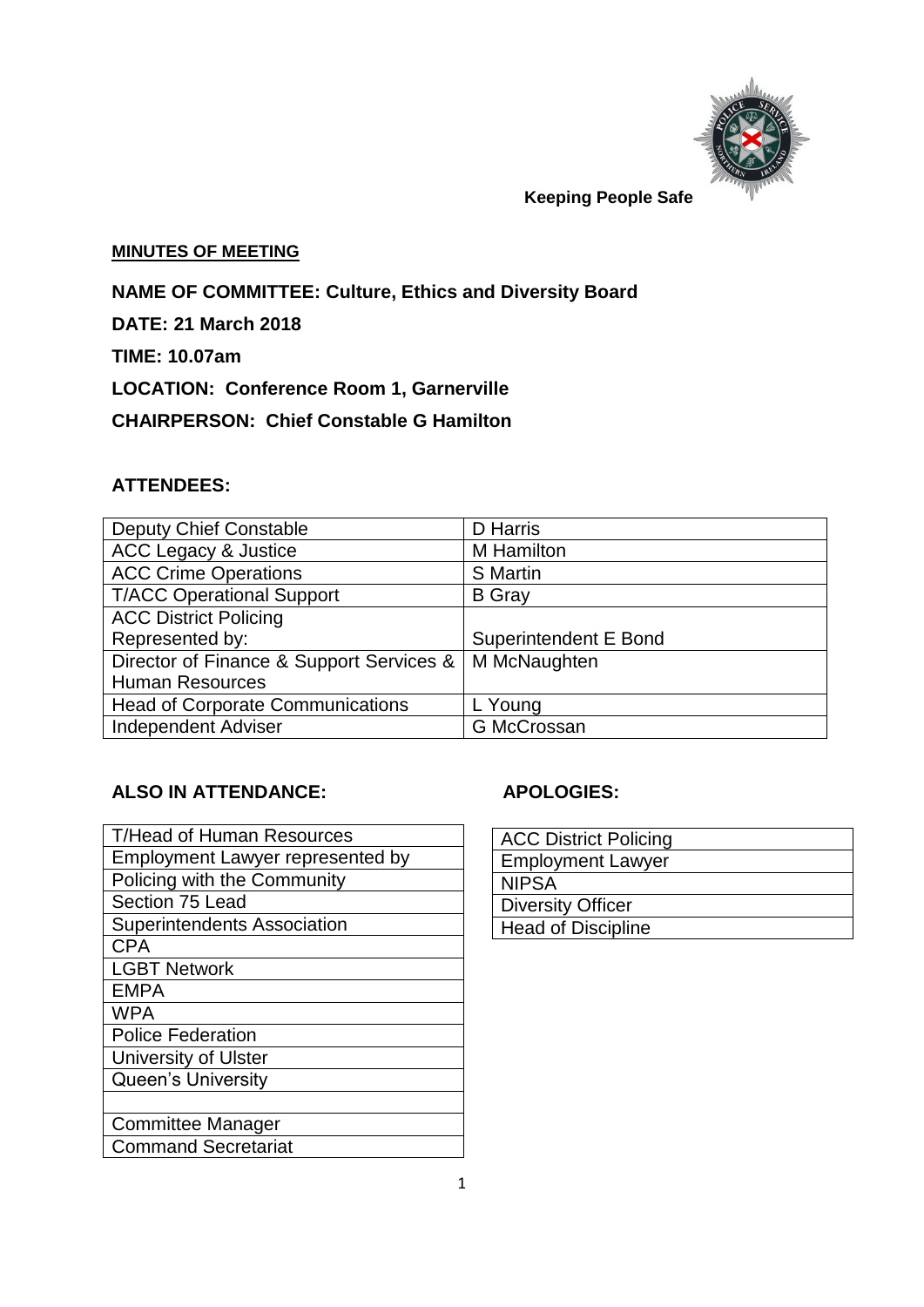#### **1. Welcome and Apologies**

The Chief Constable opened the meeting and welcomed the members in attendance.

A quorum was confirmed.

## **2. Declaration of Conflict of Interests**

The Chief Constable stated that as per decision taken at Service Executive Board on 18 January 2017, in line with good corporate governance practice as set out by the NI Audit Office, members and any persons in attendance were to declare any conflict of interest with any items on the agenda and these were to be recorded in the minutes.

No issues were raised.

#### **3. 3. Minutes and Actions from previous meeting**

The minutes from the meeting on 17 January 2018 were approved.

#### **4. Action Register**

The action register was reviewed and completed actions were noted.

Any ongoing actions were noted and will be brought to a future CEDB for update.

## **5. Tactical Group Updates**

## **Employee Engagement and Wellbeing Group**

T/Head of HR provided an update on the main areas of work within the Employee Engagement and Wellbeing Group. This included an update on the assessment of the effectiveness of the flexible working policy which existed to promote consistency and manage perceived unfairness. It was emphasised that local sign off was important but recommendation would be required by Heads of Branch and ratified through a central panel. The panel currently sits monthly but consideration was being given to moving it to quarterly.

T/Head of Human Resources also informed the meeting about the release of a call sign article which would update the organisation on the progress of the Durham survey.

## **Policing With Community (PWC) Update**

T/Superintendent PWC provided an update on the PWC project since the last meeting in January 2018. He highlighted the expansion of the Open University modules from 6 to 10 and the uptake on completion of the modules to date. Members were also updated on briefings which had taken place with NPTs and Crime Departments on Community Empowerment. PWC Branch is also responsible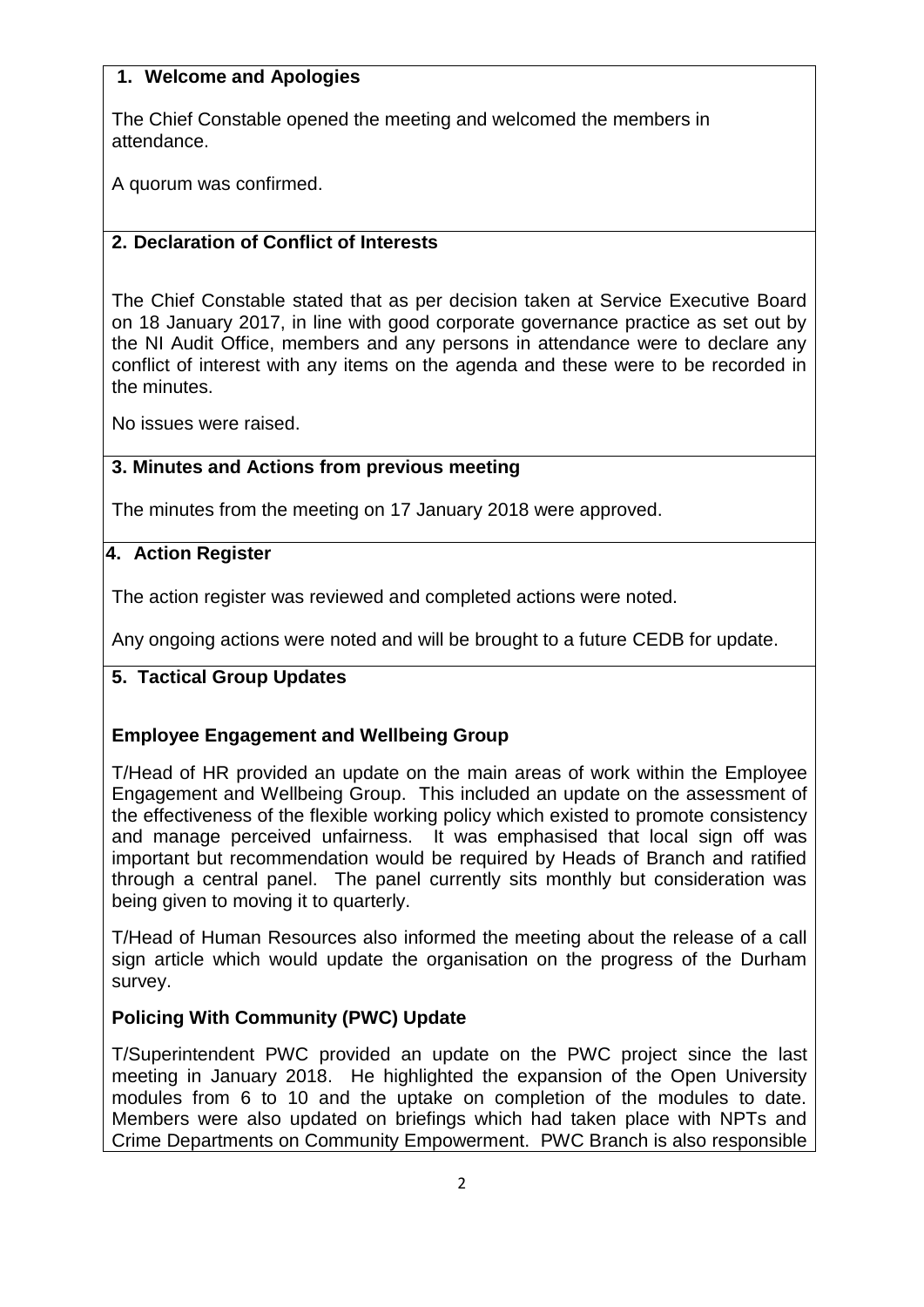for taking forward the briefing model for the organisation. The update concluded by T/Superintendent PWC informing the members that the PWC behaviours were currently being Quality Assured HR with a view to inclusion in the IPR process going forward.

## **Professional Standards Discipline Working Group – ACC L&J**

ACC Legacy and Justice updated the meeting on the work that had been carried out by the tactical group since the last meeting in January 2018. The discussions centred on the issue of having a barring list and/or an advisory list. Proposed changes to the current student officer application form and process were also discussed.

The use of Police vehicles for anything other than on call duties was discussed. A future paper will be submitted for consideration.

#### **Positive Action Group – ACC OSD**

ACC OSD updated the meeting on the work that had been carried out by the tactical group since the last meeting in January 2018. Areas highlighted for discussion were the ongoing work on suitability of uniform for female officers and effect on firearms failure rates. ACC OSD reported that alternative weapons were being scoped out and a position paper regarding firearms training was anticipated in May 2018.

The members were updated on work that was ongoing to assess the requirement for Physical Competency Assessment in specialist posts.

The Minority Support Associations (MSA) report through the Positive Action Group and a paper is currently being prepared to agree the role, goals and responsibilities of the MSAs in the CEDB.

ACC OSD raised a query of where the Disability Action Plan fitted in the tactical groups. It was decided that Disability Action would remain under the Positive Action Group.

The delivery on the Equality, Diversity and Good Relations Strategy was also clarified in that the tactical groups would own the actions and the report would be collated by PWC Section 75 officer and reported on bi-annually.

Action – Add MSA paper regarding roles, goals and responsibilities into the CEDB meeting in May 2018 – Committee Manager.

Action – Scope out all relevant PEEL questions and ensure they are mapped across to correct CEDB tactical group so that the best evidence for PEEL is being captured.

#### **6. Governance Papers for Discussion/Decision**

#### **CEDB and Tactical Groups – Terms of References – Committee Manager**

The draft terms of references for the CEDB and the tactical groups were agreed with a few additions to the Positive Action Groups attendees. The committee manager committed to ensuring that the TORS were on the current corporate template and include a self-effectiveness review.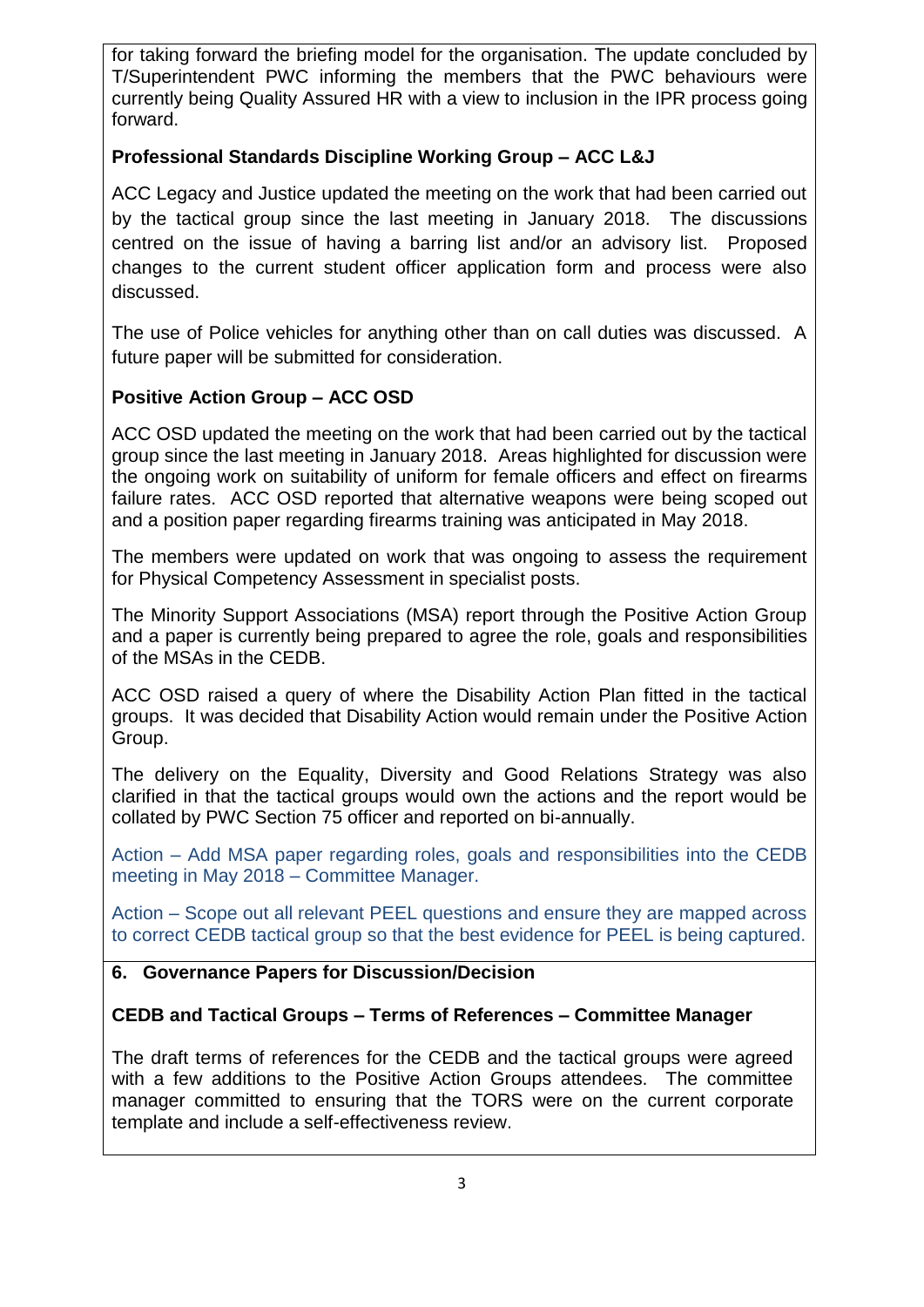Action – Ensure all TORs are on the current corporate template and include a selfeffectiveness review – Committee Manager.

The Chief Constable left the meeting at 11.04am and the Chair was taken over by DCC Harris.

## **7. Discussion Topic – Victimisation**

ACC Legacy and Justice and T/Head of Human Resources presented a discussion paper on proposed actions which aimed to reduce the potential for victimisation in the organisation. Included in the update were discussion points on the merits of introducing mediation, current leadership and resilience development and an invitation from the members to consider whether the current level of development and support was sufficient and to provide any additional views or actions.

Queens University representative informed the meeting that there was limited evidence based research on the subject and a literature review would be beneficial. Members agreed that early resolutions were preferable as protracted processes had a detrimental effect on both the individuals and the organisation.

It was agreed that the provision of mediation should be progressed and a consolidated options paper should be produced and brought forward to the CEDB in 6 months.

Action – coordinate and produce an options paper on proposed plans to manage victimisation in the PSNI. Paper to be produced in collaboration with HR and Queen's University representative – ACC Legacy and Justice.

## **8. Equality, Diversity and Good Relations Update – PWC**

The PWC section 75 officer provided an update on Section 75 issues and informed the member of the training which the Equality Commission had provided to him. He reported the number of Section 75 screenings which had been completed in Quarter 1 of 2018 and the ongoing work with the Equality Commission to standardise Section 75 screening. A hard copy of the PSNI Equality Scheme was provided to all members.

## **9. Forthcoming Events – T/Superintendent Beck**

T/Superintendent PWC updated the meeting on the forthcoming events as:

- March/April Easter
- May Ramadan
- May Mental Health Awareness Week

It was agreed that it was important for the organisation to recognise Mental Health Awareness week and the following actions were allocated and should be coordinated by T/Supt PWC:-

Action - Check with OHW what arrangements are in place to mark mental health